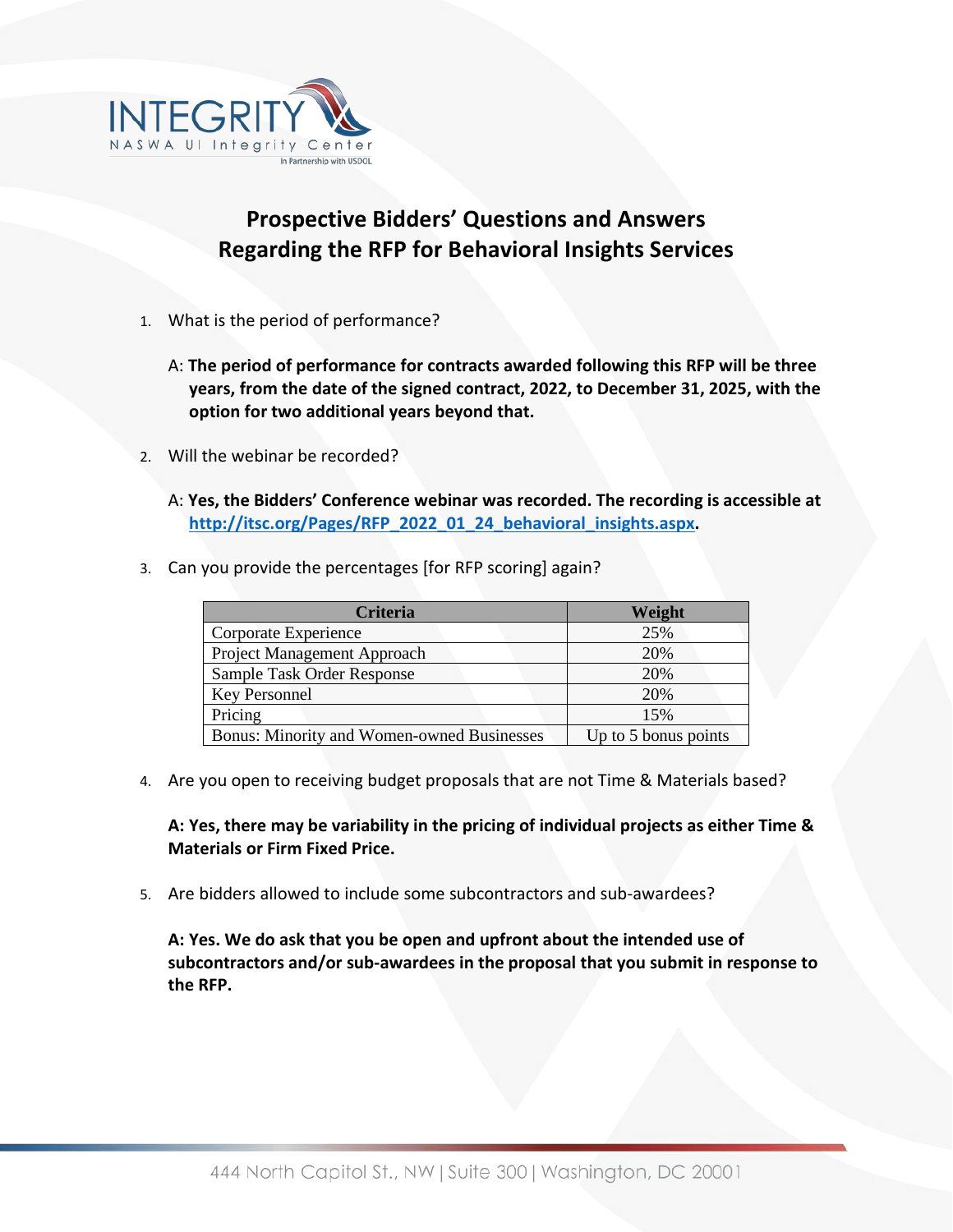6. Will the new pricing table be provided, or should we simply omit the pricing details from the columns for Option Year Four and Five in the existing table [on p. 14 in the original RFP]?

**A: Here is the updated Pricing Table to be used to provide pricing detail (corrected version from 2/11/2022):**

| <b>Labor Category</b> | <b>Education &amp; Experience</b> | Labor Rate -<br>Base Year (2022) | Labor Rate Year 2<br>(2023) | Labor Rate Year 3<br>(2024) | Labor Rate Year 4<br>(2025) |
|-----------------------|-----------------------------------|----------------------------------|-----------------------------|-----------------------------|-----------------------------|
|                       |                                   |                                  |                             |                             |                             |
|                       |                                   |                                  |                             |                             |                             |
|                       |                                   |                                  |                             |                             |                             |
|                       |                                   |                                  |                             |                             |                             |
|                       |                                   |                                  |                             |                             |                             |
|                       |                                   |                                  |                             |                             |                             |
|                       |                                   |                                  |                             |                             |                             |
|                       |                                   |                                  |                             |                             |                             |

**However, please note that use of the original Attachment 3, Pricing Detail, from the RFP will not disqualify a prospective bidder from consideration for an award.**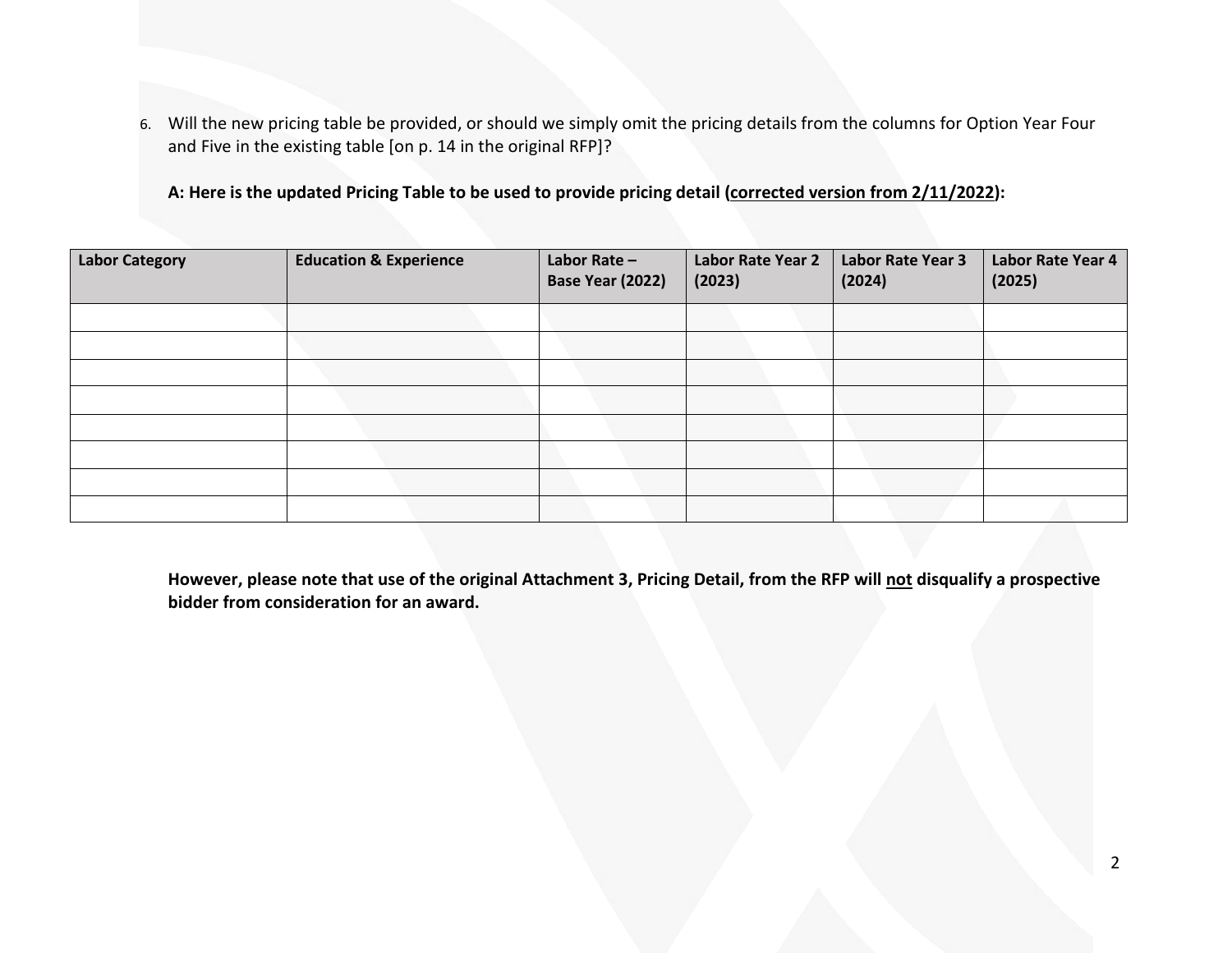7. How soon after the anticipated award will the first Task [Order] come out?

**A: We are not certain. Although several states have expressed interest in behavioral engagements, we do not have any definitive projects with states lined up at this time. As projects become available, we will let you know, but prospective contractors should anticipate some variability.**

8. We would like to highlight our work with NASWA as one of our three project summary citations. Would you like us to include you as that point of contact, or would you recommend we include someone else?

## **A: We recommend that you use non-NASWA public sector projects in your project summary citation, if possible.**

9. My organization intends to respond to the subject RFP and is interested in receiving additional information on NASWA's standard contractual Terms and Conditions.

**A: Attached [on the RFP webpage] please find a copy of the general terms and conditions for NASWA/CESER contracts. (CESER is NASWA's 501(c)(3) arm, which will be used for contracts associated with this RFP). Please note that these terms and conditions are a template and may be adjusted for individual contracts, as appropriate.**

10. Is there a page limit for Sample Task (Item 3 of the Proposal Submission Elements)?

**There is no official page limit stated in the RFP for the Sample Task, but it would be most helpful if prospective vendors could keep the Sample Task response to no more than 10 pages (the more succinct the better!).**

11. Our understanding is that NASWA is open to submissions that include subcontractors and/or consultants. If we wish to include partners on our bid, are they included in the five-person limit for Key Personnel, or should we include one or more additional resumes for proposed partners?

**"Key Personnel" should include those staff who would be included and involved in the direct work on most or all of the behavioral projects. If you regard the subcontractors as meeting this criteria, we would strongly encourage you to include them among the five resumes that you submit with your proposal.**

12. Can NASWA provide clarification on the "Indirect Costs" table included on pages 10 and 11 of the RFP? We interpret this to mean other direct costs (e.g., travel, incentives for focus group participants), but we wanted to confirm.

3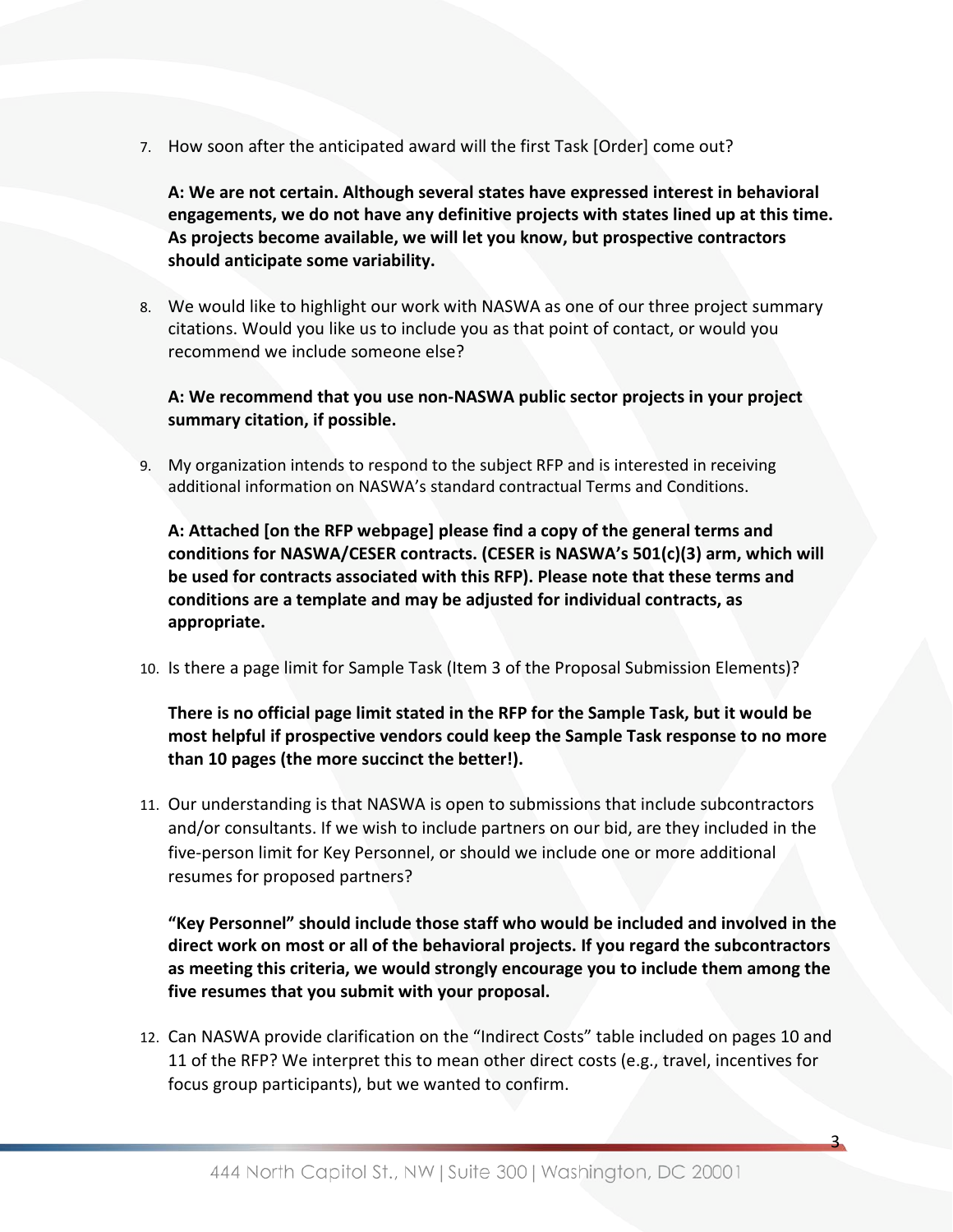**"Indirect Costs" in this RFP refer to what other federal contracts typically call "Other Direct Costs (ODCs)." Other Directs Costs are expenses other than the direct labor hours listed in the Labor Costs section of the table. This could include expenses such as travel, equipment, etc.**

13. What is the page limit for the response to the Sample Task Order?

**There is no official page limit stated in the RFP for the Sample Task, but it would be most helpful if prospective vendors could keep the Sample Task response to no more than 10 pages (the more succinct the better!).**

14. Page 1 of the updated Attachment 3 states *"The period of performance of contracts associated with the RFP request will be for a three-year period, from 2022 through the end of 2025, with the option for two additional years, to provide behavioral insights support."* That range represents a 45-month period based on the projected start date. However, the pricing detail table on page 2 table requests labor rates for 2022–2024. Could the Center please clarify the contract period of performance and the information needed in the pricing detail table?

**Thank you for bringing this to our attention. We have corrected the table to include columns for Labor Rate Years that fully encompass 2022 – 2025. This updated table also has been posted to the ITSC RFP webpage.**

| <b>Labor Category</b> | <b>Education &amp; Experience</b> | Labor Rate -<br>Base Year (2022) | Labor Rate Year 2<br>(2023) | Labor Rate Year 3<br>(2024) | Labor Rate Year 4<br>(2025) |
|-----------------------|-----------------------------------|----------------------------------|-----------------------------|-----------------------------|-----------------------------|
|                       |                                   |                                  |                             |                             |                             |
|                       |                                   |                                  |                             |                             |                             |
|                       |                                   |                                  |                             |                             |                             |
|                       |                                   |                                  |                             |                             |                             |
|                       |                                   |                                  |                             |                             |                             |
|                       |                                   |                                  |                             |                             |                             |
|                       |                                   |                                  |                             |                             |                             |
|                       |                                   |                                  |                             |                             |                             |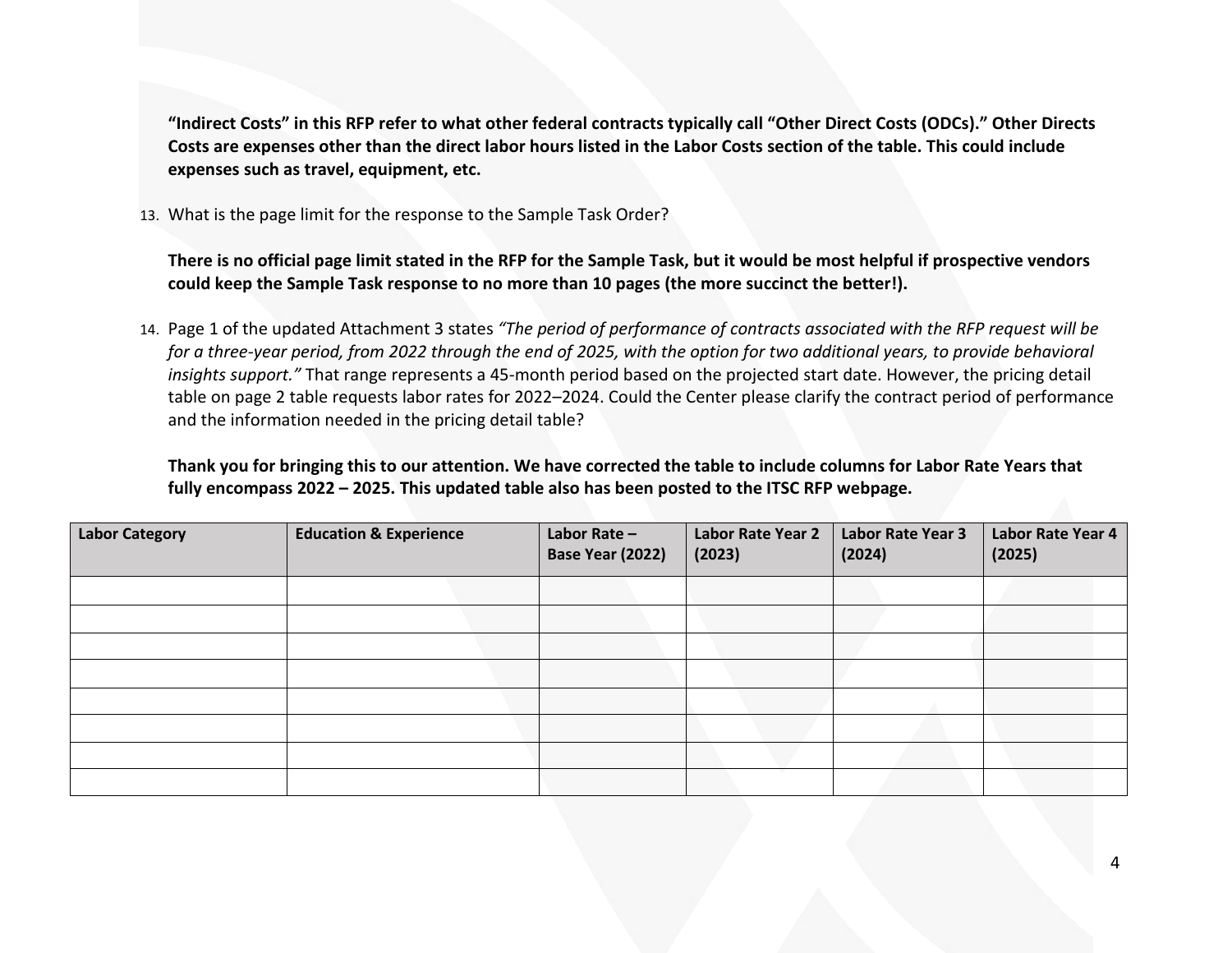15. Page 2 of the updated Attachment 3 refers to "the following labor categories" as well as labor category definitions, but the table doesn't include any information. Can the Center provide the set of labor categories and definitions or else confirm that the respondent is meant to propose its own categories and definitions?

**The respondent is meant to propose its own categories and definitions for the Labor Categories included in the left-most column in the Pricing Detail table.**

16. If additional IDIQ labor categories are needed subsequent to awarding IDIQ contracts, can contractors add new IDIQ labor categories?

**All labor categories anticipated to be needed for behavioral projects should be included in contracts awarded. However, NASWA/CESER may accommodate the addition of labor categories after the base contract(s) have been awarded, if needed.**

**For the sake of completing Attachment 3 – Pricing Detail, please feel free to add additional rows, if needed, to include all anticipated labor categories.**

17. Should we include site visit expenses — beyond time — in our task budget? E.g., flights, hotels, etc.

**Yes. These types of anticipated costs should be included in the "Indirect Costs" section of Attachment 1, Sample Task Order Response, in your proposal.**

18. Should we include trial-associated costs, such as printing, mailing, or translation services in our task budget?

**Yes. These types of anticipated costs also should be included in the "Indirect Costs" section of Attachment 1, Sample Task Order Response, in your proposal.**

19. Is there a timeline for when the offeror presentation requirements will be released for the companies that move forward in the process?

**The UI Integrity Center intends to post information about the offeror presentations on the ITSC website for this RFP before March 1. We hope this may help bidders prepare (if they so choose) for their possible selection for offeror presentations, in consideration of the narrow time between the notifying/scheduling and the presenting.**

**Once a vendor's proposal has been received, the Center will respond with an acknowledgement of receipt. This message also will share date and time slots for possible presentation times and will ask each bidder to rank them in order of their preference. Although particular presentation times cannot be guaranteed at this point** 

5